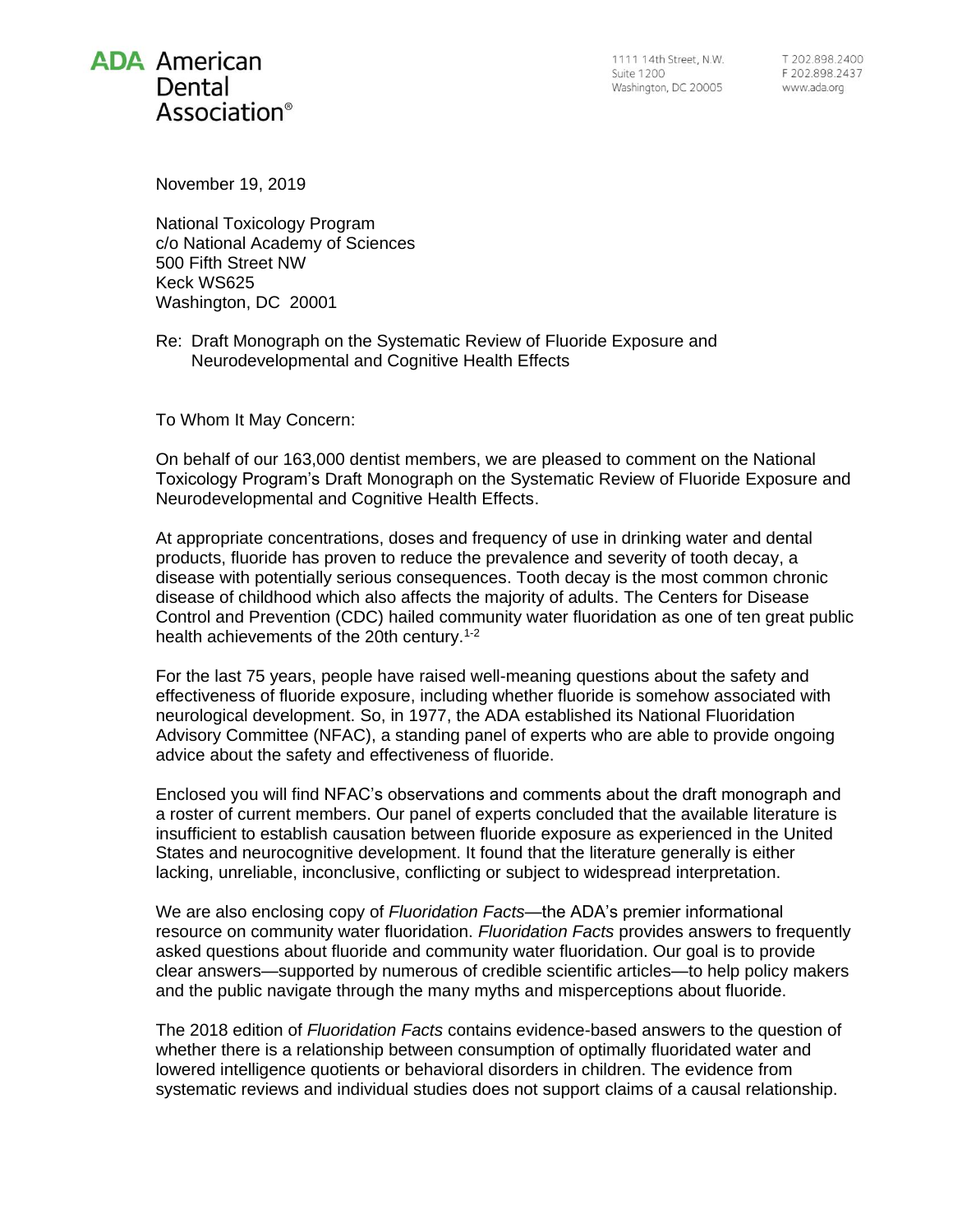National Toxicology Program November 19, 2019 Page 2

Given the state of the literature, we ask that you revisit the monograph's draft hazard rating that fluoride is "presumed to be a cognitive neurodevelopmental hazard to humans." It is also critical to the public's health that you include some type of modifier to distinguish the health benefits of optimally fluoridated drinking water, currently recommended at 0.7 parts per million (ppm), from the higher level exposures the monograph addresses (above 1.5 ppm).

Whatever final form the monograph takes, we appreciate the opportunity to comment. If you have any questions, please contact Mr. Robert J. Burns at 202-789-5176 or [burnsr@ada.org.](mailto:burnsr@ada.org)

Sincerely,

/s/

 $\overline{a}$ 

/s/

Chad P. Gehani, D.D.S. President

Kathleen T. O'Loughlin, D.M.D., M.P.H. Executive Director

CPG:KTO:rjb Enclosures (3)

<sup>1</sup> Centers for Disease Control and Prevention. Ten Great Public Health Achievements -- United States, 1900-1999. MMWR 1999; 48 (12): 241-243.

<sup>2</sup> Vivek H. Murthy, Surgeon General's Perspectives: Community Water Fluoridation—One of CDC's 10 Great Public Health Achievements of the 20th Century, *Public Health Rep* 2015; 130(4): 296-298.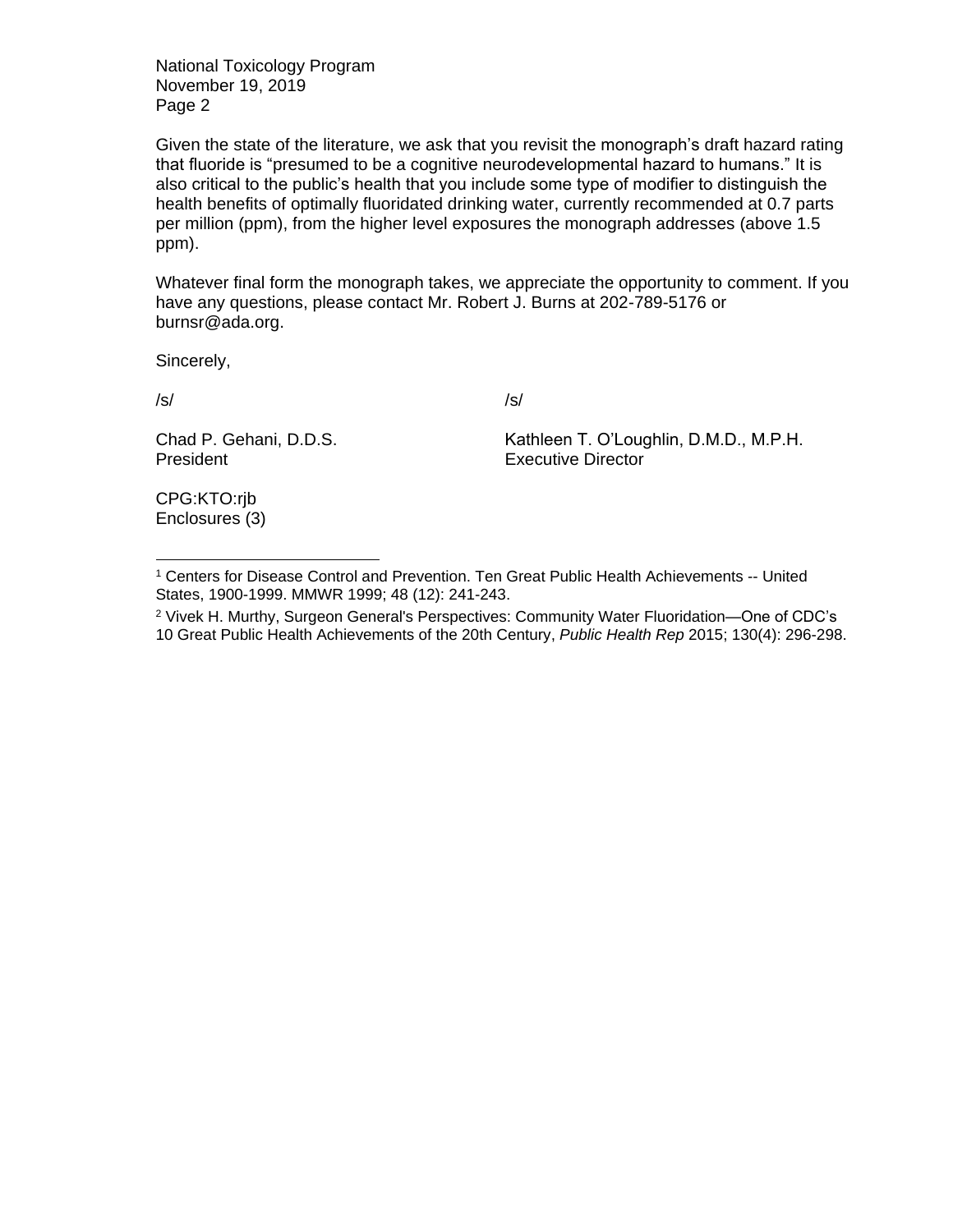

#### **National Fluoridation Advisory Committee Scientific/Technical Comments**

on the

#### **National Toxicology Program Draft Monograph on the Systematic Review of Fluoride Exposure and Neurodevelopmental and Cognitive Health Effects**

November 19, 2019

The American Dental Association's National Fluoridation Advisory Committee is pleased to offer the following scientific/technical comments on the National Toxicology Program's Draft Monograph on the Systematic Review of Fluoride Exposure and Neurodevelopmental and Cognitive Health Effects.

On November 6, 2019, the Overview of the Systematic Review shared that the NTP found a "moderate level of evidence that high fluoride exposure is associated with decreased IQ and other cognitive effects in children".

However, we believe that the hazard rating of fluoride as *"presumed to be a cognitive neurodevelopmental hazard to humans"* is not supported by the systematic review of fluoride exposure.

We offer these comments and summarize our concerns in the following paragraphs:

## **1. The literature review did not take into account the lack of support for a neurobehavioral effect of fluoride from animal studies conducted in the U.S.**

The NTP animal study concluded that "At these exposure levels, we observed no exposure-related differences in motor, sensory, or learning and memory performance on running wheel, open-field activity, light/ dark place preference, elevated plus maze, prepulse startle inhibition, passive avoidance, hot-plate latency, Morris water maze acquisition, probe test, reversal learning, and Y-maze… No evidence of neuronal death or glial activation was observed in the hippocampus at 20 ppm F<sup>-</sup> ." (McPherson et al., 2018, p. 781)<sup>1</sup>. Whitford et al. also concluded that "Chronic ingestion of fluoride at levels up to 230 times more than that experienced by humans whose main source of fluoride is fluoridated water had no significant effect on appetitive-based learning (Whitford, et al, 2009).<sup>2</sup>" It is worth noting these two US studies are not in agreement

 $\overline{a}$ 

<sup>1</sup> McPherson CA, Zhang G, Gilliam R, et al. An Evaluation of Neurotoxicity Following Fluoride Exposure from Gestational Through Adult Ages in Long-Evans Hooded Rats. Neurotox Res. 2018;34(4):781–798. doi:10.1007/s12640-018-9870-x

<sup>2</sup> Whitford, G, Whitford, J, Hobbs, S. Appetitive-based learning in rats: Lack of effect of chronic exposure to fluoride. *Neurotoxicology and Teratology*. 2009; 31(4):210-215. <https://doi.org/10.1016/j.ntt.2009.02.003>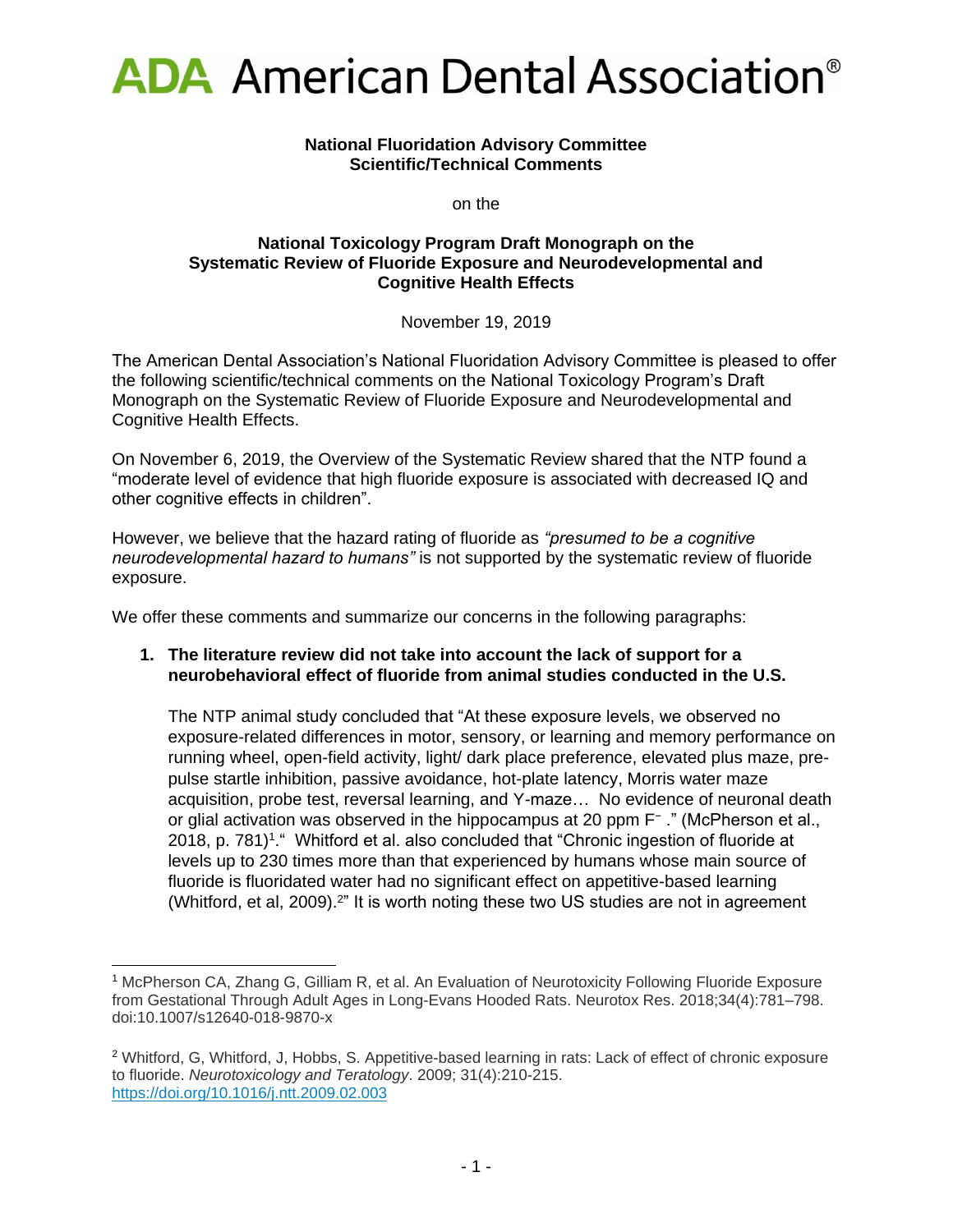with many of the animal studies conducted in China and India, thus raising questions about the validity of those other studies.

# **2. No meta-analysis was conducted to determine a summary effect size. It appears that the determination that the IQ effect size was large is based on subjective assessment and does not take into account measurement error.**

Figure D 7 in the review shows 53 beta estimates. Of these 23 are listed as significant (red) and the remaining 30 are not. None of these estimates accounted for the cluster sample design used (the samples were drawn from cities, schools or prenatal clinics). Accounting for cluster design effect may result in larger standard errors, thus reducing the p-value (statistical significance) associated with the results.

## **3. The characterization that effect sizes observed were of relatively large magnitude is not consistent with the data that show small effect sizes.**

IQ assessment in young children is subjective and influenced by multiple factors. Thus, small IQ score differences such as 1.5 points or even 4.5 points are not likely to be readily detectable due to measurement challenges between noise and signal nor have implications for normal children's activities. The review states that the IQ effect is relatively large and thus classifies fluoride as a "presumed" neurotoxin. There are differing views whether the IQ differences are large, and the Canadian Agency for Drugs and Technologies in Health (CADTH) have called the reported IQ effects as small<sup>3</sup>. Therefore, the panel should re-assess the clinical significance of the IQ studies.

# **4. The NTP report's assertion that "There is a low expectation that new studies would change the hazard conclusion" is not adequately justified considering that there are no prospective epidemiological studies that were designed to assess the neurobehavioral effects of fluoride.**

A reanalysis of the Canadian and Mexican studies that takes into account the cluster sampling design may not show an effect. Furthermore, a recent study conducted by Santa-Marina, et al., 2019, in Spain showed, "At the age of 4-5 years, an increase of 1 mg/l in the level of fluoride in urine during pregnancy (mean level of 1st and 3rd trimesters) was related to a higher score on the perceptual-manipulative scale of 4.44

Available at

 <sup>3</sup> Canadian Agency for Drugs and Technology in Health. Community Water Fluoridation: A Review of Neurological and Cognitive Effects. Ottawa: CADTH; 2019 Oct. (CADTH rapid response report: summary with critical appraisal). ISSN: 1922-8147 (online)

[https://cadth.ca/sites/default/files/pdf/htis/2019/RC1198%20Community%20Water%20Fluoridation%20Ex](https://cadth.ca/sites/default/files/pdf/htis/2019/RC1198%20Community%20Water%20Fluoridation%20Exposure%20Final.pdf) [posure%20Final.pdf](https://cadth.ca/sites/default/files/pdf/htis/2019/RC1198%20Community%20Water%20Fluoridation%20Exposure%20Final.pdf)